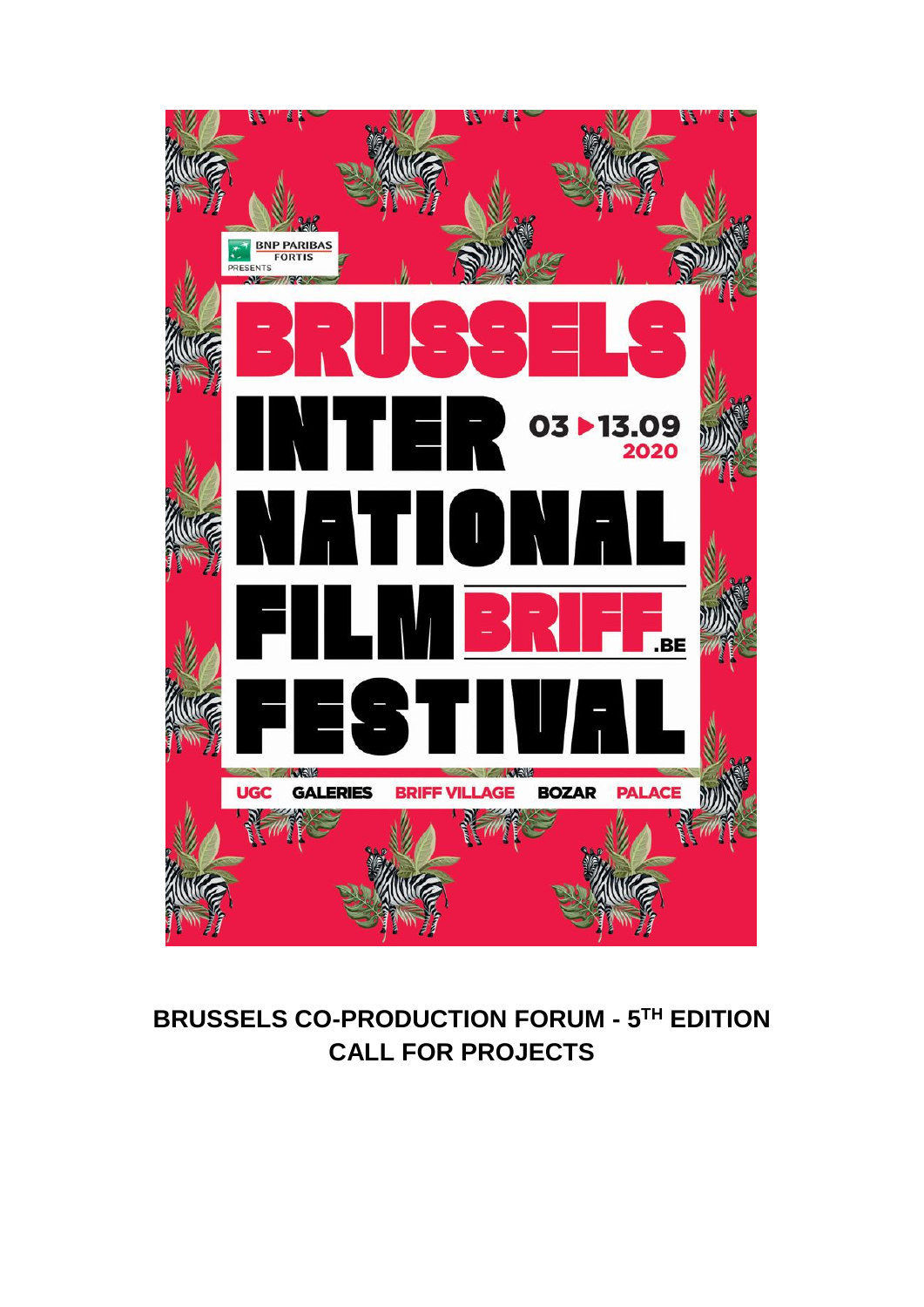#### **I. PRESENTATION & ORGANISATION**

The Brussels Co-Production Forum will take place for the 5<sup>th</sup> time during the Brussels International Film Festival (03 > 13.09.2020). The forum is an initiative that aims to promote partnerships between European and Belgian producers.

The 5th edition of the Brussels Co-Production Forum will take place on Monday 7th and Tuesday 8th of September 2020.

The event will consist of:

- Pitching session of selected projects
- One-to-one business meetings

If selected, producers will have the opportunity to:

- Pitch their project in front of important Belgian producers.
- Have individual meetings with different professionals to defend their project.
- Build contacts to find public and private funding for their projects in case of an agreement.
- Take part in the Brussels International Film Festival.

## **English will be the working language during the forum. Therefore, a good level of English is advised for anyone willing to participate**.

**IMPORTANT**: digital solutions will be organised to guarantee the fair participation of all selected producers in case some couldn't attend the forum in person due to the health context.

#### **II. HOW TO SEND THE APPLICATION?**

The specific feature of the forum is that the selected projects are looking for a Belgian co-producer.

A maximum of 8 projects will be selected to take part in this section.

The producers of the selected projects will be invited to present their projects to an audience of potential co-producers.

#### **Applicants & eligibility criteria**

May apply:

- Foreign producers developing a feature film and looking for a Belgian co-producer.

- Foreign producers whose company is located in one **of the member countries of the Creative Europe Programme** (European Union + Albania, Bosnia and Herzegovina, Iceland, Former Yugoslav Republic of Macedonia, Montenegro, Norway, Serbia, Georgia, Moldova, Ukraine, Tunisia).

#### **Only projects respecting the following eligibility criteria will be considered**:

- The project is a feature film. All genres are accepted (animation, fiction and documentary).

- The duration of the project is minimum 70 minutes.

- Only films with at least 25% of the budget secured, including one support in the country of origin (e.g.: writing, development, production fund etc.), are eligible.

**OR**

Only producers with at least two films produced and released in movie theatres are eligible

- The project provides for outlay in Belgium for a minimum of 350 000€.